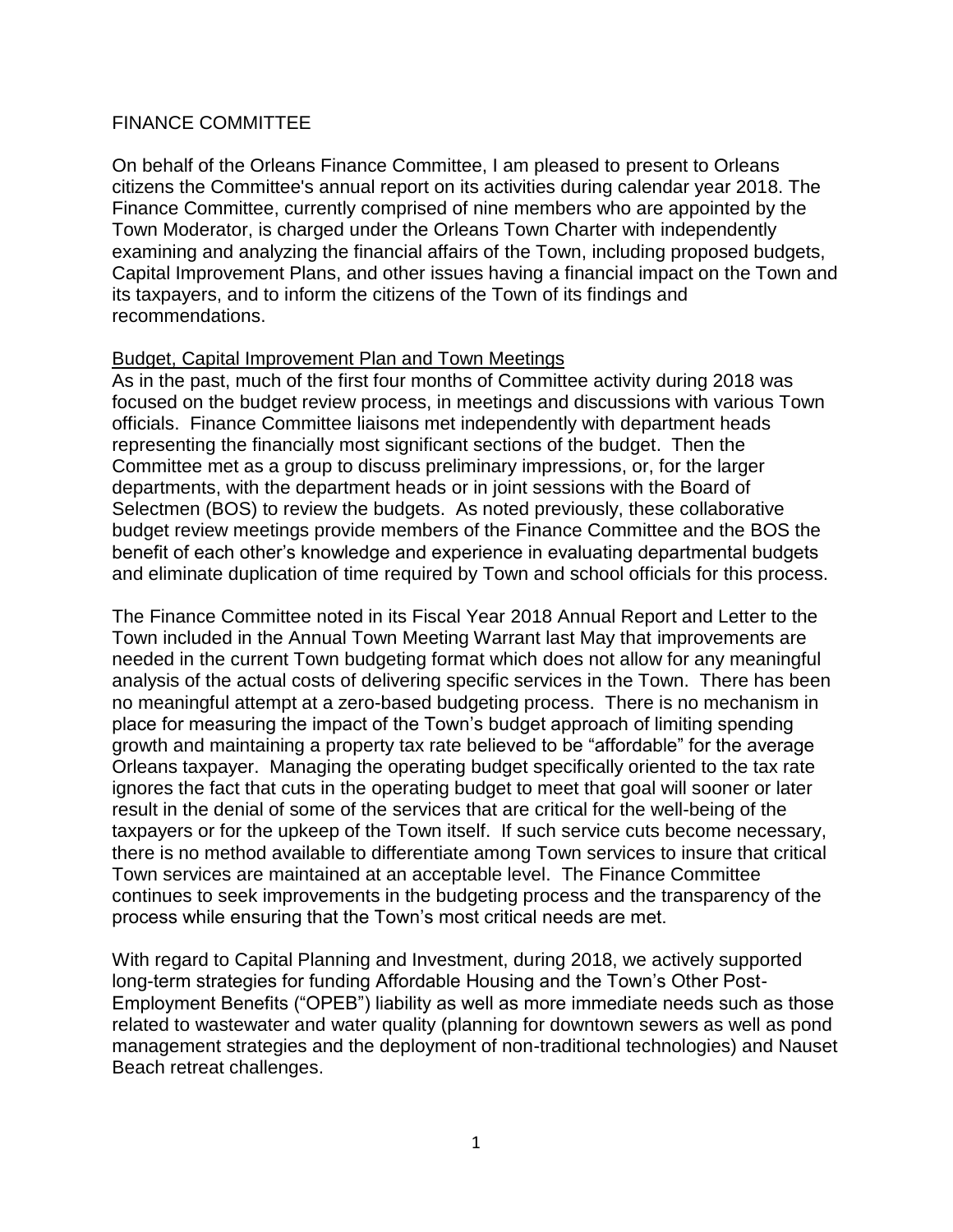## Revenue Sources and Strategies

During 2018, we sponsored a user fee-related Article at the Annual Town Meeting in May, proposing an annual review of each department's user fees to help ensure that fees covered the cost of Town services, and also eliminating Town Meetiing review of user fees increases to help streamline the process. Although the Article did not pass at Town Meeting, the BOS and Town Administrator are committed to reviewing all user fees; the Town Administrator is to recommend a user fee strategy for BOS consideration by February 1, 2019.

We also proposed a Warrant Article for the Special Town Meeting this past fall that would enable the establishment of Enterprise Funds for certain departments (e.g., the Town beaches, the new sewers and the transfer station) to ensure that they are selfsustaining in a construct similar to the Water Department. This Article was successful.

The Finance Committee continued to urge the BOS and Town Administration to establish a comprehensive approach for more rigorous pursuit of state and federal grant opportunities by all departments. BOS Goals for FY'20 now include working with "the Town Administrator and Finance Director to establish a grant tracking process to be used by all Departments and shared across all Departments" as well as monitoring "the effectiveness of each Department's grant pursuit efforts as part of the annual Budget cycle". The Finance Committee will also monitor grant pursuit efforts as part of its FY'20 budget review process.

### Police Building Project, New DPW Facility, and Renewable Energy

Finance Committee liaisons are assigned to key Town departments and Committees including the now-completed Police Building project as well as the nearly-complete DPW facility, and the Orleans Renewable Energy Committee. With regard to the latter, the Town has recently received notice that it has been awarded "green community" status with a grant of \$135k to help fund "green" project planning and implementation.

### Communication, Collaboration and Transparency

Finance Committee members spoke at the Annual Town Meeting in May and at the Special Town Meeting in October with Committee member presenting views on various warrant articles - occasionally both "pro" and "con" arguments for a particular article. We also participated in Orleans Citizen Forum-sponsored panel discussions in April and October, addressing key topics for the respective Town Meetings.

Looking for further opportunities to inform Orleans citizens regarding issues that have a financial impact on the Town, we have begun to invite the "owners" of key components of the Town budget to Finance Committee meetings for an open discussion of the cost drivers and challenges for their Departments or budgets. In mid-September, Fire Chief Tony Pike and several of his colleagues joined us for a 90-minute discussion on their department, including audience participation. In mid-December, Bob Sanborn, Superintendent of Cape Tech Regional High School in Harwich, and Stefan Galazzi, the Orleans member of Cape Tech's School Committee, joined us for a similar session. In January, Police Chief Scott MacDonald will be joining us, and in February, Nauset